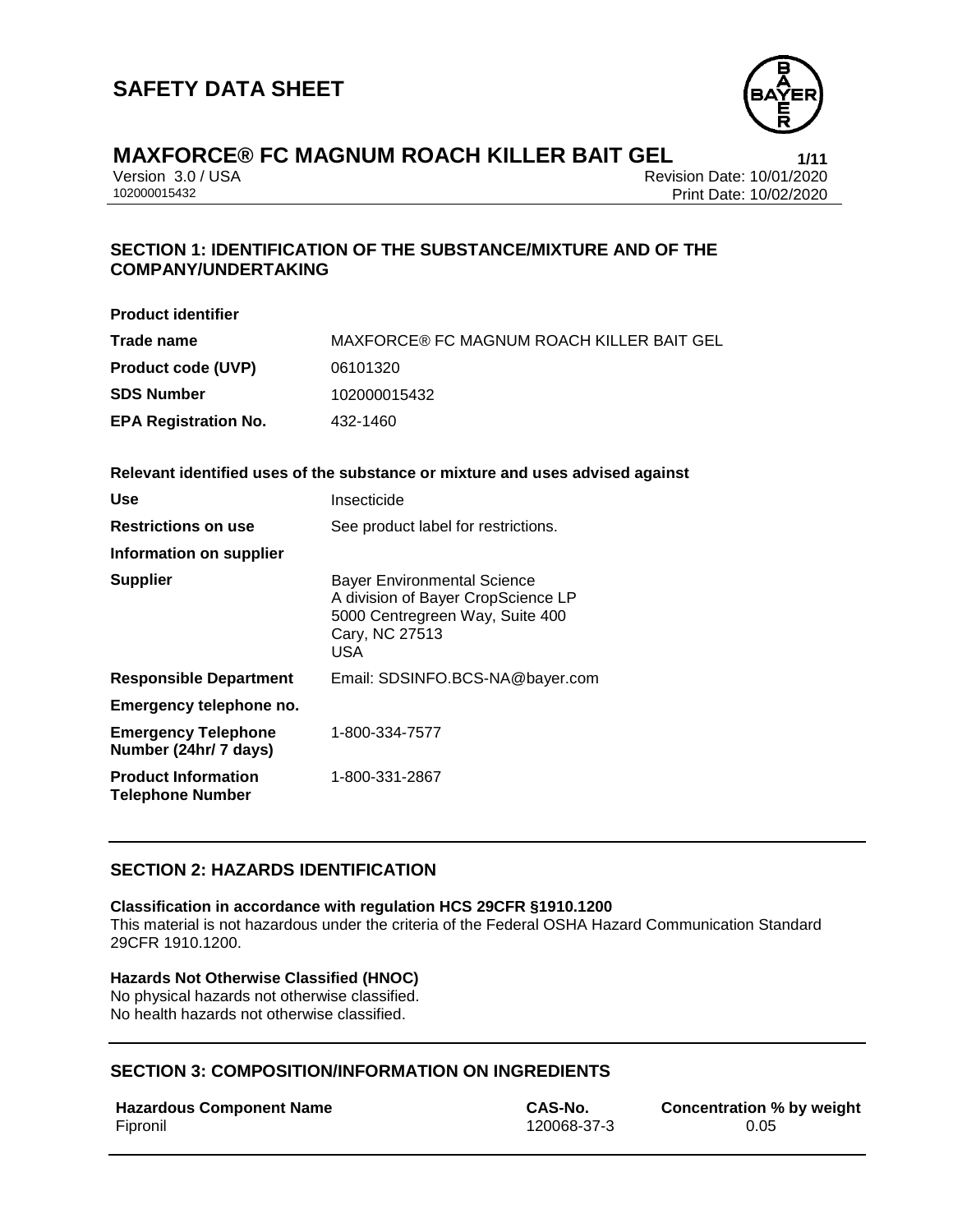

Version 3.0 / USA Revision Date: 10/01/2020<br>102000015432 Print Date: 10/02/2020 Print Date: 10/02/2020

## **SECTION 4: FIRST AID MEASURES**

| <b>Description of first aid measures</b>                                   |                                                                                                                                                                                                                                                                                                           |  |
|----------------------------------------------------------------------------|-----------------------------------------------------------------------------------------------------------------------------------------------------------------------------------------------------------------------------------------------------------------------------------------------------------|--|
| <b>General advice</b>                                                      | When possible, have the product container or label with you when<br>calling a poison control center or doctor or going for treatment.                                                                                                                                                                     |  |
| <b>Inhalation</b>                                                          | Move to fresh air. If person is not breathing, call 911 or an ambulance,<br>then give artificial respiration, preferably mouth-to-mouth if possible.<br>Call a physician or poison control center immediately.                                                                                            |  |
| <b>Skin contact</b>                                                        | Wash off immediately with plenty of water for at least 15 minutes. Take<br>off contaminated clothing and shoes immediately. Call a physician or<br>poison control center immediately.                                                                                                                     |  |
| Eye contact                                                                | Hold eye open and rinse slowly and gently with water for 15-20<br>minutes. Remove contact lenses, if present, after the first 5 minutes,<br>then continue rinsing eye. Call a physician or poison control center<br>immediately.                                                                          |  |
| Ingestion                                                                  | Call a physician or poison control center immediately. Rinse out mouth<br>and give water in small sips to drink. DO NOT induce vomiting unless<br>directed to do so by a physician or poison control center. Never give<br>anything by mouth to an unconscious person. Do not leave victim<br>unattended. |  |
| Most important symptoms and effects, both acute and delayed                |                                                                                                                                                                                                                                                                                                           |  |
| <b>Symptoms</b>                                                            | The following symptoms may occur:, Restlessness, Anxiety, Tremors                                                                                                                                                                                                                                         |  |
| Indication of any immediate medical attention and special treatment needed |                                                                                                                                                                                                                                                                                                           |  |
| <b>Treatment</b>                                                           | Appropriate supportive and symptomatic treatment as indicated by the<br>patient's condition is recommended.                                                                                                                                                                                               |  |

## **SECTION 5: FIREFIGHTING MEASURES**

| <b>Extinguishing media</b>                                         |                                                                                                                                                                            |
|--------------------------------------------------------------------|----------------------------------------------------------------------------------------------------------------------------------------------------------------------------|
| <b>Suitable</b>                                                    | Dry chemical, Foam, Water, Carbon dioxide (CO2)                                                                                                                            |
| Unsuitable                                                         | High volume water jet                                                                                                                                                      |
| <b>Special hazards arising</b><br>from the substance or<br>mixture | Dangerous gases are evolved in the event of a fire.                                                                                                                        |
| <b>Advice for firefighters</b>                                     |                                                                                                                                                                            |
| <b>Special protective</b><br>equipment for firefighters            | In the event of fire and/or explosion do not breathe fumes. Firefighters<br>should wear NIOSH approved self-contained breathing apparatus and<br>full protective clothing. |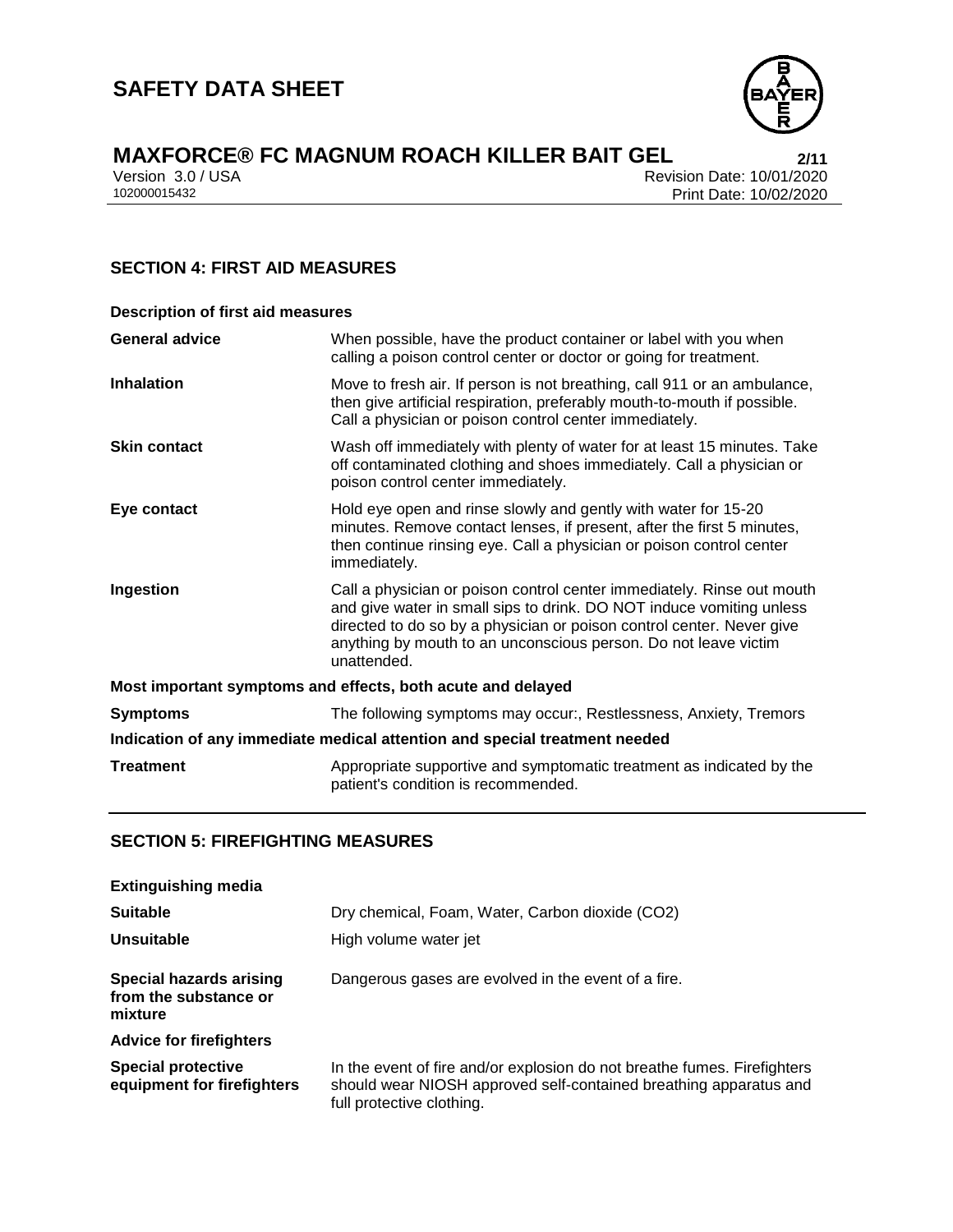

Version 3.0 / USA Revision Date: 10/01/2020<br>102000015432 Print Date: 10/02/2020 Print Date: 10/02/2020

| <b>Further information</b>       | Keep out of smoke. Fight fire from upwind position. Cool closed<br>containers exposed to fire with water spray. Do not allow run-off from<br>fire fighting to enter drains or water courses. |
|----------------------------------|----------------------------------------------------------------------------------------------------------------------------------------------------------------------------------------------|
| <b>Flash point</b>               | No data available                                                                                                                                                                            |
| <b>Auto-ignition temperature</b> | No data available                                                                                                                                                                            |
| <b>Lower explosion limit</b>     | No data available                                                                                                                                                                            |
| <b>Upper explosion limit</b>     | No data available                                                                                                                                                                            |
| <b>Explosivity</b>               | Not applicable                                                                                                                                                                               |

## **SECTION 6: ACCIDENTAL RELEASE MEASURES**

| Personal precautions, protective equipment and emergency procedures |                                                                                                                                                                                                                                                                                                   |  |
|---------------------------------------------------------------------|---------------------------------------------------------------------------------------------------------------------------------------------------------------------------------------------------------------------------------------------------------------------------------------------------|--|
| <b>Precautions</b>                                                  | Keep unauthorized people away. Isolate hazard area. Avoid contact<br>with spilled product or contaminated surfaces.                                                                                                                                                                               |  |
| Methods and materials for containment and cleaning up               |                                                                                                                                                                                                                                                                                                   |  |
| Methods for cleaning up                                             | Soak up with inert absorbent material (e.g. sand, silica gel, acid<br>binder, universal binder, sawdust). Collect and transfer the product<br>into a properly labelled and tightly closed container. Clean<br>contaminated floors and objects thoroughly, observing environmental<br>regulations. |  |
| <b>Additional advice</b>                                            | Use personal protective equipment. If the product is accidentally<br>spilled, do not allow to enter soil, waterways or waste water canal.                                                                                                                                                         |  |
| Reference to other sections                                         | Information regarding safe handling, see section 7.<br>Information regarding personal protective equipment, see section 8.<br>Information regarding waste disposal, see section 13.                                                                                                               |  |

## **SECTION 7: HANDLING AND STORAGE**

#### **Precautions for safe handling**

| Advice on safe handling                                   | Product will stain porous surfaces. Use only in area provided with<br>appropriate exhaust ventilation.                                                                                                                                                                                                                                                                                 |
|-----------------------------------------------------------|----------------------------------------------------------------------------------------------------------------------------------------------------------------------------------------------------------------------------------------------------------------------------------------------------------------------------------------------------------------------------------------|
| <b>Advice on protection</b><br>against fire and explosion | Do not use this product in or on electrical equipment due to the<br>possibility of shock hazard.                                                                                                                                                                                                                                                                                       |
| Hygiene measures                                          | Remove Personal Protective Equipment (PPE) immediately after<br>handling this product. Remove soiled clothing immediately and clean<br>thoroughly before using again. Wash thoroughly and put on clean<br>clothing.<br>Wash hands thoroughly with soap and water after handling and before<br>eating, drinking, chewing gum, using tobacco, using the toilet or<br>applying cosmetics. |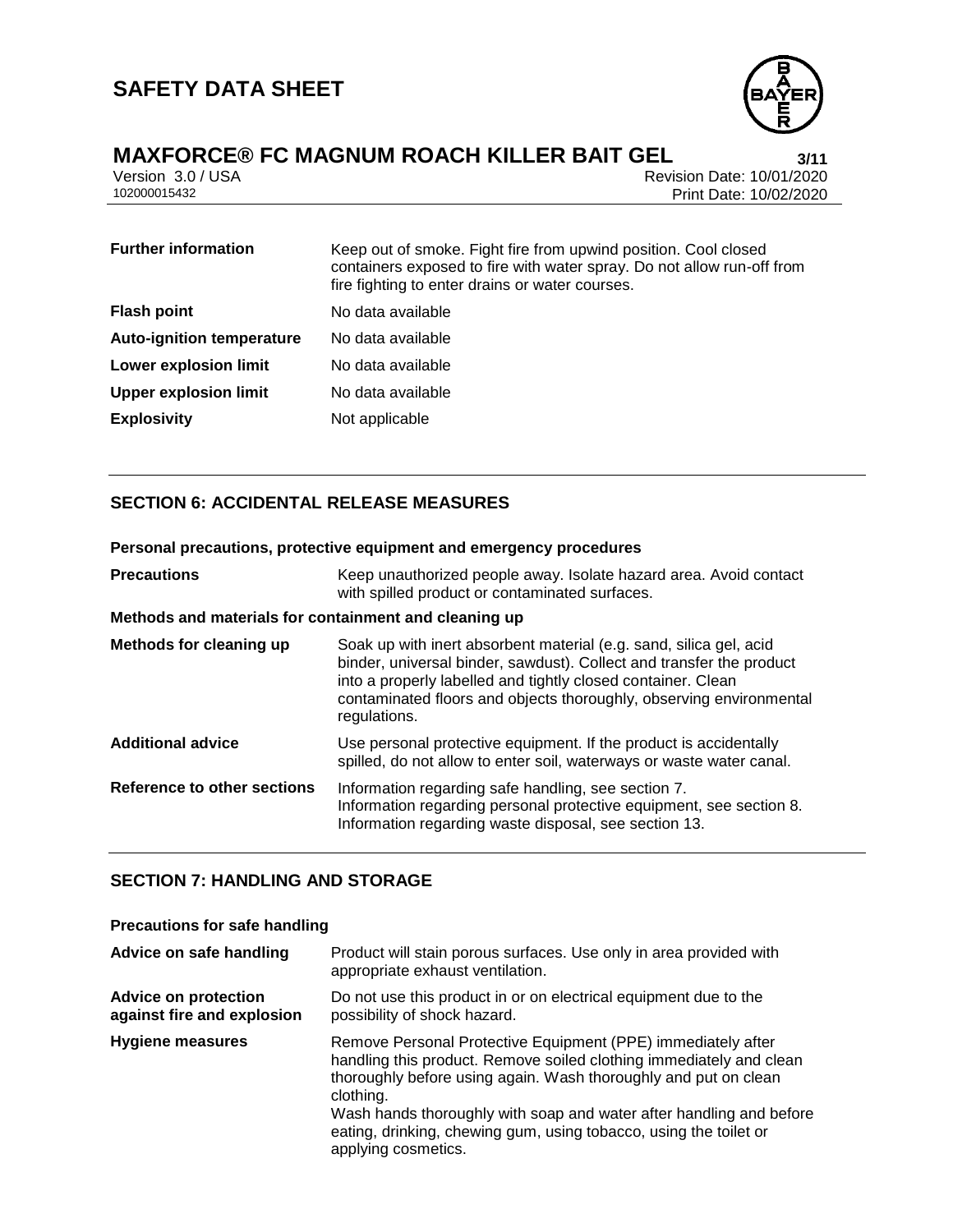

## **MAXFORCE® FC MAGNUM ROACH KILLER BAIT GEL 4/11**

|              | Version 3.0 / USA |
|--------------|-------------------|
| 102000015432 |                   |

Revision Date: 10/01/2020 Print Date: 10/02/2020

#### **Conditions for safe storage, including any incompatibilities**

| Requirements for storage<br>areas and containers | Keep out of reach of children and animals. Keep away from direct<br>sunlight. Keep containers tightly closed in a dry, cool and well-ventilated<br>place. |
|--------------------------------------------------|-----------------------------------------------------------------------------------------------------------------------------------------------------------|
| Advice on common storage                         | Keep away from food, drink and animal feedingstuffs.                                                                                                      |

## **SECTION 8: EXPOSURE CONTROLS/PERSONAL PROTECTION**

#### **Control parameters**

| <b>Components</b> | CAS-No.     | <b>Control parameters</b> | <b>Update</b> | Basis    |
|-------------------|-------------|---------------------------|---------------|----------|
| Fipronil          | 120068-37-3 | $0.035$ mg/m $3$<br>'TWA) |               | OES BCS* |

\*OES BCS: Internal Bayer AG, Crop Science Division "Occupational Exposure Standard"

#### **Exposure controls**

#### **Personal protective equipment**

In normal use and handling conditions please refer to the label and/or leaflet. In all other cases the following recommendations would apply.

| <b>Respiratory protection</b>      | Respiratory protection is not required under anticipated<br>circumstances of exposure.<br>Respiratory protection should only be used to control residual risk of<br>short duration activities, when all reasonably practicable steps have<br>been taken to reduce exposure at source e.g. containment and/or<br>local extract ventilation. Always follow respirator manufacturer's<br>instructions regarding wearing and maintenance. |
|------------------------------------|---------------------------------------------------------------------------------------------------------------------------------------------------------------------------------------------------------------------------------------------------------------------------------------------------------------------------------------------------------------------------------------------------------------------------------------|
| <b>Hand protection</b>             | Chemical resistant nitrile rubber gloves                                                                                                                                                                                                                                                                                                                                                                                              |
| Eye protection                     | Safety glasses with side-shields                                                                                                                                                                                                                                                                                                                                                                                                      |
| Skin and body protection           | Wear long-sleeved shirt and long pants and shoes plus socks.                                                                                                                                                                                                                                                                                                                                                                          |
| <b>General protective measures</b> | Follow manufacturer's instructions for cleaning/maintaining PPE. If<br>no such instructions for washables, use detergent and warm/tepid<br>water.<br>Keep and wash PPE separately from other laundry.                                                                                                                                                                                                                                 |

## **SECTION 9. PHYSICAL AND CHEMICAL PROPERTIES**

#### **Information on basic physical and chemical properties**

| <b>Form</b>            | qel               |
|------------------------|-------------------|
| Colour                 | light brown       |
| Odour                  | characteristic    |
| <b>Odour Threshold</b> | No data available |
| рH                     | No data available |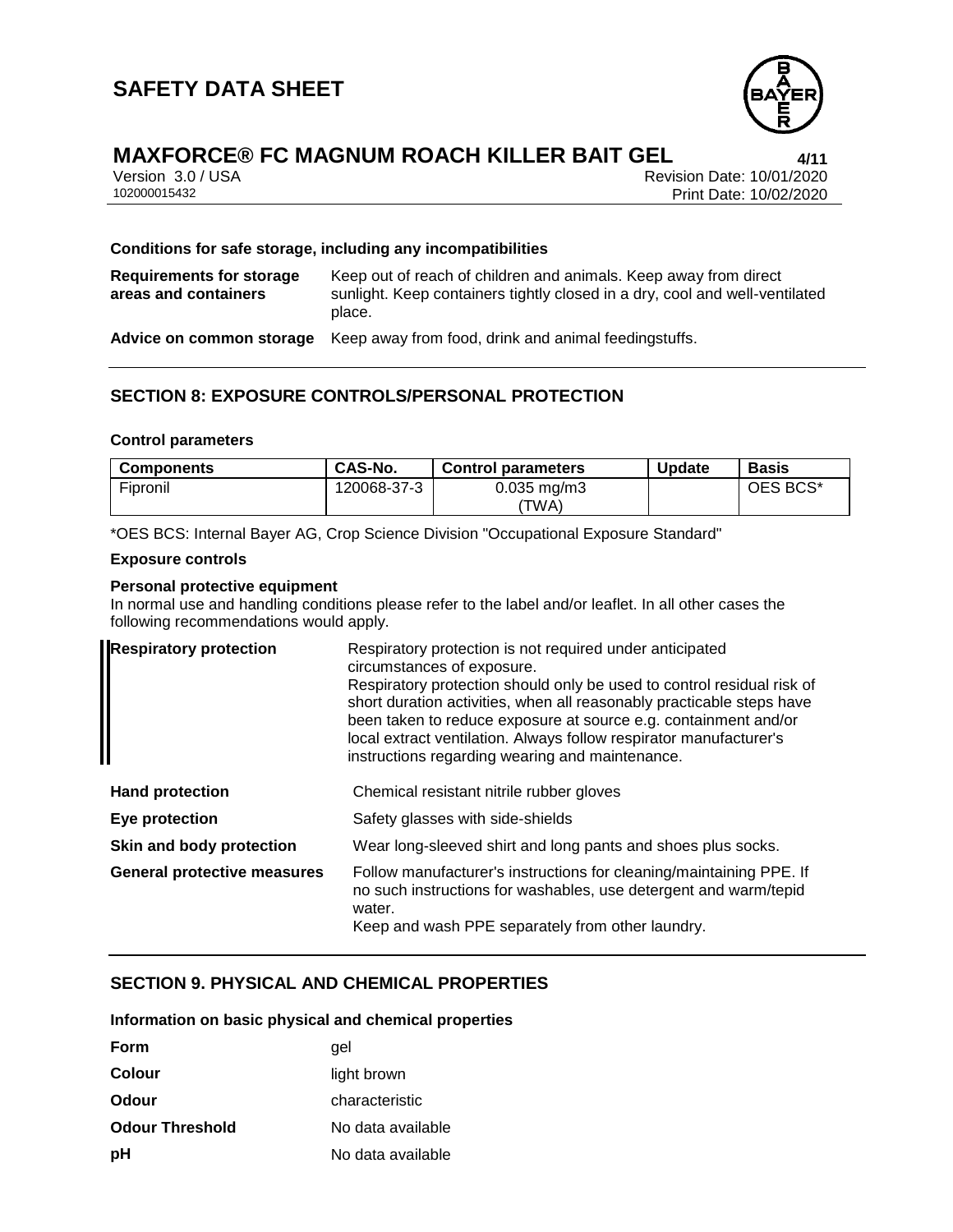## **SAFETY DATA SHEET**



# **MAXFORCE®** FC MAGNUM ROACH KILLER BAIT GEL<br>
Version 3.0/USA<br>
Revision Date: 10/01/2020

Version 3.0 / USA Revision Date: 10/01/2020<br>102000015432 Print Date: 10/02/2020 Print Date: 10/02/2020

| <b>Melting point/range</b>                               | No data available                                            |
|----------------------------------------------------------|--------------------------------------------------------------|
| <b>Boiling Point</b>                                     |                                                              |
|                                                          | No data available                                            |
| <b>Flash point</b>                                       | No data available                                            |
| <b>Flammability</b>                                      | No data available                                            |
| <b>Auto-ignition temperature</b>                         | No data available                                            |
| <b>Minimum ignition energy</b>                           | Not applicable                                               |
| Self-accelarating<br>decomposition temperature<br>(SADT) | No data available                                            |
| <b>Upper explosion limit</b>                             | No data available                                            |
| <b>Lower explosion limit</b>                             | No data available                                            |
| Vapour pressure                                          | No data available                                            |
| <b>Evaporation rate</b>                                  | No data available                                            |
| <b>Relative vapour density</b>                           | No data available                                            |
| <b>Relative density</b>                                  | No data available                                            |
| <b>Density</b>                                           | 1.0 g/cm <sup>3</sup> (20 $^{\circ}$ C)                      |
| <b>Water solubility</b>                                  | soluble                                                      |
| <b>Partition coefficient: n-</b><br>octanol/water        | No data available                                            |
| Viscosity, dynamic                                       | 40,000 - 115,000 cps (25 °C)                                 |
| <b>Viscosity, kinematic</b>                              | No data available                                            |
| <b>Oxidizing properties</b>                              | No data available                                            |
| <b>Explosivity</b>                                       | Not applicable                                               |
| <b>Other information</b>                                 | Further safety related physical-chemical data are not known. |

## **SECTION 10: STABILITY AND REACTIVITY**

| <b>Reactivity</b>                            |                                                                                         |
|----------------------------------------------|-----------------------------------------------------------------------------------------|
| <b>Thermal decomposition</b>                 | Stable under normal conditions.                                                         |
| <b>Chemical stability</b>                    | Stable under recommended storage conditions.                                            |
| <b>Possibility of hazardous</b><br>reactions | No hazardous reactions when stored and handled according to<br>prescribed instructions. |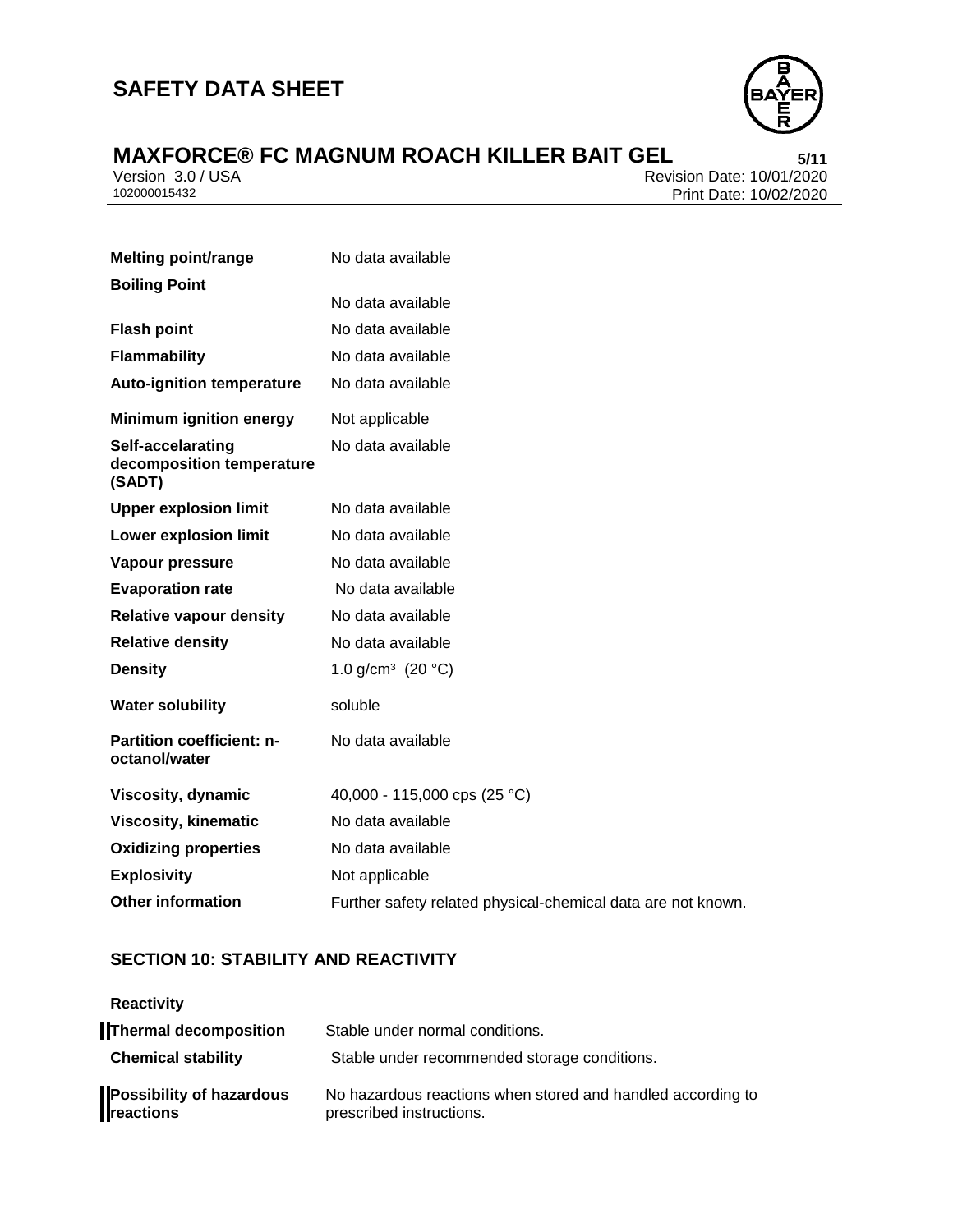

## **MAXFORCE® FC MAGNUM ROACH KILLER BAIT GEL 6/11**

Version 3.0 / USA Revision Date: 10/01/2020 Print Date: 10/02/2020

| <b>Conditions to avoid</b>                 | Extremes of temperature and direct sunlight.<br>Exposure to moisture. |
|--------------------------------------------|-----------------------------------------------------------------------|
| Incompatible materials                     | Strong oxidizing agents, Strong bases, Strong acids                   |
| <b>Hazardous decomposition</b><br>products | No decomposition products expected under normal conditions of use.    |

#### **SECTION 11: TOXICOLOGICAL INFORMATION**

| <b>Exposure routes</b>                      | Eye contact, Skin Absorption, Ingestion                                                                                                  |  |
|---------------------------------------------|------------------------------------------------------------------------------------------------------------------------------------------|--|
| <b>Immediate Effects</b><br>Eye             | May cause eye irritation.                                                                                                                |  |
| <b>Skin</b>                                 | Harmful if absorbed through skin.                                                                                                        |  |
| Ingestion                                   | Not expected to produce significant adverse effects when<br>recommended use instructions are followed.                                   |  |
| <b>Inhalation</b>                           | Not expected to produce significant adverse effects when<br>recommended use instructions are followed.                                   |  |
| Information on toxicological effects        |                                                                                                                                          |  |
| <b>Acute oral toxicity</b>                  | LD50 (male/female combined Rat) $>$ 5,000 mg/kg                                                                                          |  |
| <b>Acute inhalation toxicity</b>            |                                                                                                                                          |  |
|                                             | Not relevant<br>Inhalation is no relevant route of exposure for this formulation. No<br>volatility, no aerosols under normal conditions. |  |
| <b>Acute dermal toxicity</b>                | LD50 (male/female combined Rabbit) $>$ 2,000 mg/kg                                                                                       |  |
| <b>Skin corrosion/irritation</b>            | Slight irritant effect - does not require labelling. (Rabbit)                                                                            |  |
| Serious eye damage/eye<br>irritation        | Minimally irritating. (Rabbit)                                                                                                           |  |
| <b>Respiratory or skin</b><br>sensitisation | Skin: Non-sensitizing. (Guinea pig)<br>OECD Test Guideline 406, Buehler test                                                             |  |

#### **Assessment STOT Specific target organ toxicity – single exposure**

Fipronil: Based on available data, the classification criteria are not met.

#### **Assessment STOT Specific target organ toxicity – repeated exposure**

Fipronil caused specific target organ toxicity in experimental animal studies in the following organ(s): Liver. Fipronil caused neurobehavioral effects and/or neuropathological changes in animal studies.

#### **Assessment mutagenicity**

Fipronil was not mutagenic or genotoxic in a battery of in vitro and in vivo tests.

#### **Assessment carcinogenicity**

Fipronil caused an increased incidence of tumours in rats in the following organ(s): Thyroid. The mechanism that triggers tumours in rodents and the type of tumours observed are not relevant to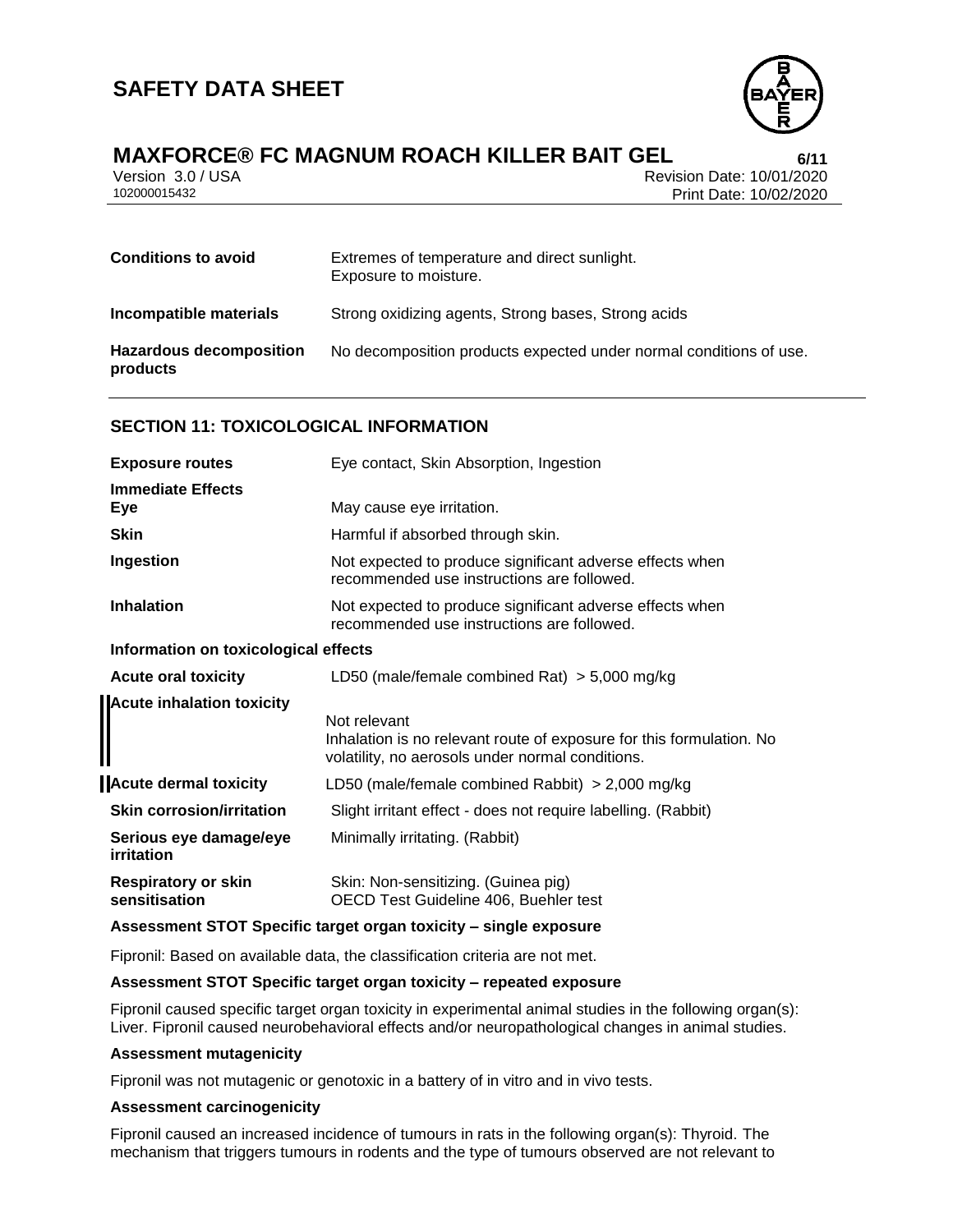

Version 3.0 / USA Revision Date: 10/01/2020 Print Date: 10/02/2020

humans.

**ACGIH**

None.

**NTP**

None.

**IARC**

None.

**OSHA**

None.

#### **Assessment toxicity to reproduction**

Fipronil caused reproduction toxicity in a two-generation study in rats only at dose levels also toxic to the parent animals. The reproduction toxicity seen with Fipronil is related to parental toxicity.

#### **Assessment developmental toxicity**

Fipronil did not cause developmental toxicity in rats and rabbits.

#### **Aspiration hazard**

Based on available data, the classification criteria are not met.

#### **Further information**

Acute toxicity studies have been bridged from a similar formulation(s). The non-acute information pertains to the active ingredient(s).

## **SECTION 12: ECOLOGICAL INFORMATION**

| <b>Toxicity to fish</b>                                    | LC50 (Oncorhynchus mykiss (rainbow trout)) 0.25 mg/l<br>Exposure time: 96 h<br>The value mentioned relates to the active ingredient fipronil.  |
|------------------------------------------------------------|------------------------------------------------------------------------------------------------------------------------------------------------|
| <b>Toxicity to aquatic</b><br>invertebrates                | EC50 (Daphnia magna (Water flea)) 0.19 mg/l<br>Exposure time: 48 h<br>The value mentioned relates to the active ingredient fipronil.           |
|                                                            | LC50 (Mysidopsis bahia (mysid shrimp)) $0.14 \mu g/l$<br>Exposure time: 96 h<br>The value mentioned relates to the active ingredient fipronil. |
| <b>Chronic toxicity to aquatic</b><br><b>Invertebrates</b> | NOEC (Mysidopsis bahia (mysid shrimp)): 0.0077 µg/l<br>Exposure time: 28 d<br>The value mentioned relates to the active ingredient fipronil.   |
| <b>Toxicity to aquatic plants</b>                          | EC50 (Desmodesmus subspicatus (green algae)) 0.068 mg/l<br>Exposure time: 96 h                                                                 |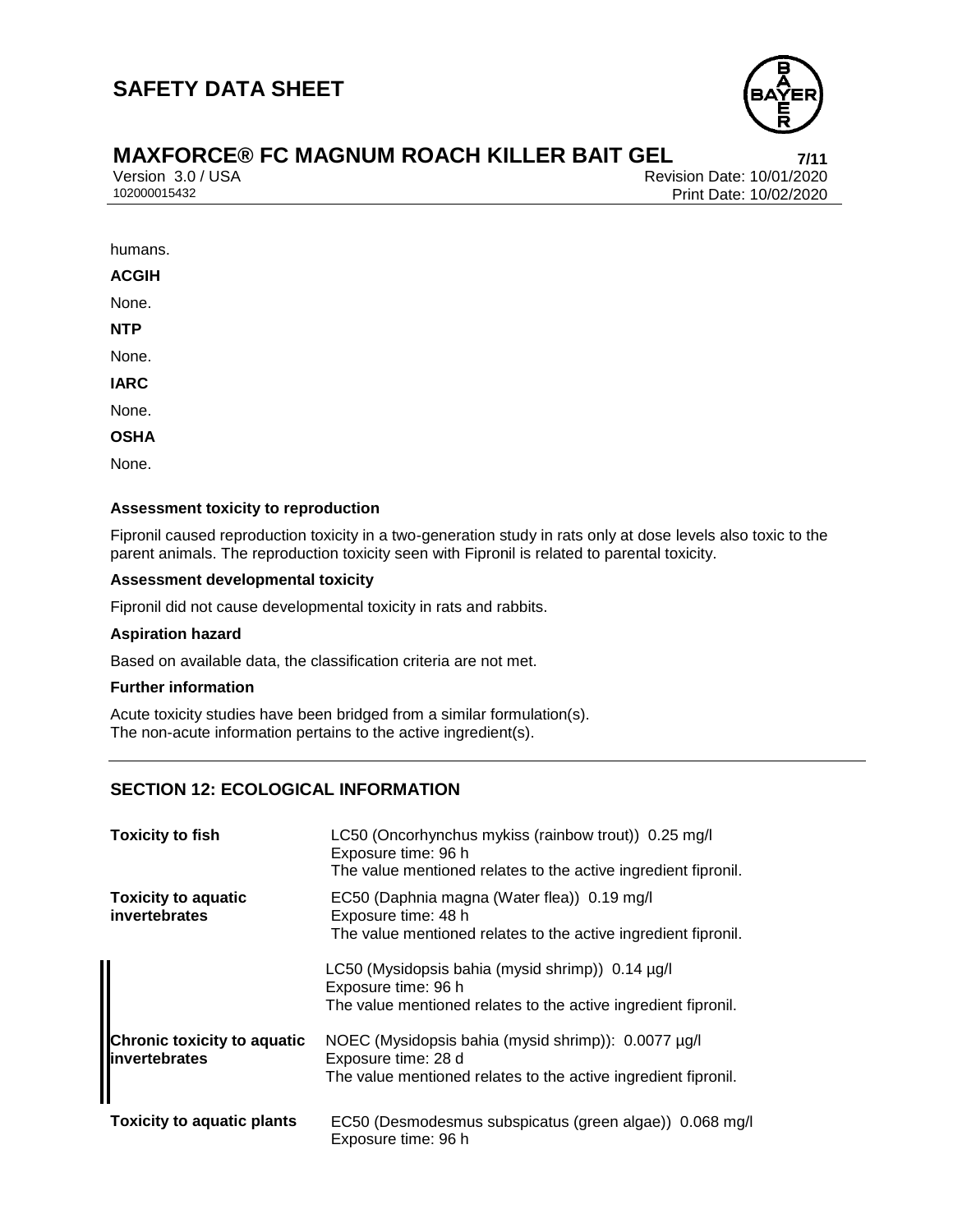

Version 3.0 / USA Revision Date: 10/01/2020<br>102000015432 Print Date: 10/02/2020 Print Date: 10/02/2020

|                                             | The value mentioned relates to the active ingredient fipronil.                                                                                                                                                                                  |  |
|---------------------------------------------|-------------------------------------------------------------------------------------------------------------------------------------------------------------------------------------------------------------------------------------------------|--|
| <b>Biodegradability</b>                     | Fipronil:<br>Not rapidly biodegradable                                                                                                                                                                                                          |  |
| Koc                                         | Fipronil: Koc: 427 - 1278                                                                                                                                                                                                                       |  |
| <b>Bioaccumulation</b>                      | Fipronil: Bioconcentration factor (BCF) 321<br>Does not bioaccumulate.                                                                                                                                                                          |  |
| <b>Mobility in soil</b>                     | Fipronil: Slightly mobile in soils                                                                                                                                                                                                              |  |
| <b>Results of PBT and vPvB assessment</b>   |                                                                                                                                                                                                                                                 |  |
| <b>PBT and vPvB assessment</b>              | This substance is not considered to be persistent, bioaccumulative and<br>toxic (PBT). This substance is not considered to be very persistent and<br>very bioaccumulative (vPvB).                                                               |  |
| <b>Additional ecological</b><br>information | No other effects to be mentioned.                                                                                                                                                                                                               |  |
| <b>Environmental precautions</b>            | Do not allow to get into surface water, drains and ground water.<br>Do not contaminate surface or ground water by cleaning equipment or<br>disposal of wastes, including equipment wash water.<br>Apply this product as specified on the label. |  |

## **SECTION 13: DISPOSAL CONSIDERATIONS**

| Waste treatment methods       |                                                                                                                                                                                                                                                                              |
|-------------------------------|------------------------------------------------------------------------------------------------------------------------------------------------------------------------------------------------------------------------------------------------------------------------------|
| <b>Product</b>                | It is best to use all of the product in accordance with label directions. If it<br>is necessary to dispose of unused product, please follow container label<br>instructions and applicable local guidelines.<br>Never place unused product down any indoor or outdoor drain. |
| <b>Contaminated packaging</b> | Do not re-use empty containers.<br>Place empty container in trash.<br>Follow advice on product label and/or leaflet.                                                                                                                                                         |
| <b>RCRA</b> Information       | Characterization and proper disposal of this material as a special or<br>hazardous waste is dependent upon Federal, State and local laws and<br>are the user's responsibility. RCRA classification may apply.                                                                |

#### **SECTION 14: TRANSPORT INFORMATION**

| 49CFR            | Not dangerous goods / not hazardous material |
|------------------|----------------------------------------------|
| <b>IMDG</b>      |                                              |
| UN number        | 3082                                         |
| Class            | 9                                            |
| Packaging group  | Ш                                            |
| Marine pollutant | YES                                          |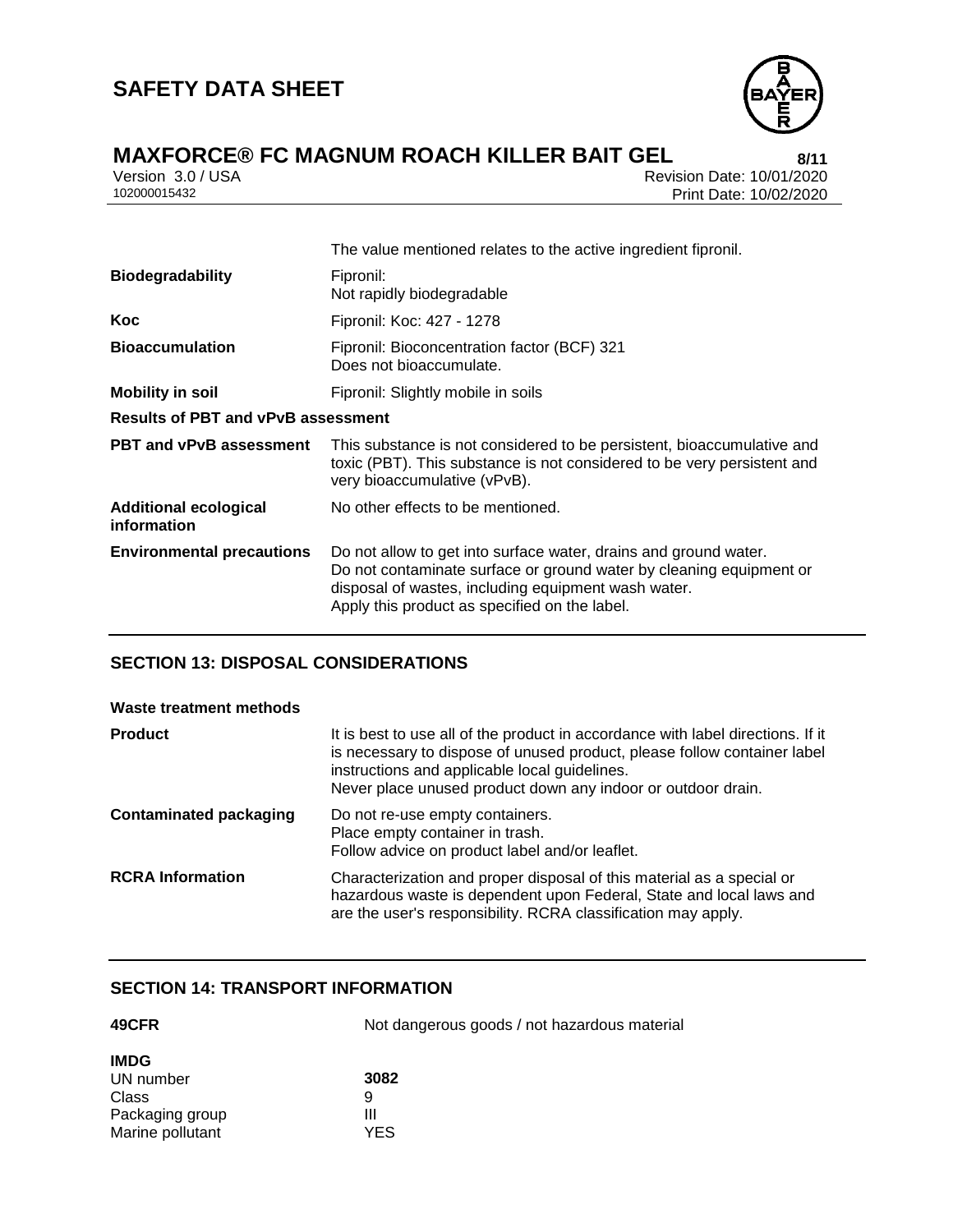

## **MAXFORCE® FC MAGNUM ROACH KILLER BAIT GEL** 9/11

Version 3.0 / USA Revision Date: 10/01/2020 Print Date: 10/02/2020

Proper shipping name ENVIRONMENTALLY HAZARDOUS SUBSTANCE, LIQUID, N.O.S. (FIPRONIL SOLUTION)

| <b>IATA</b>              |                                              |
|--------------------------|----------------------------------------------|
| UN number                | 3082                                         |
| Class                    | 9                                            |
| Packaging group          | Ш                                            |
| Environm, Hazardous Mark | YES                                          |
| Proper shipping name     | ENVIRONMENTALLY HAZARDOUS SUBSTANCE, LIQUID, |
|                          | N.O.S.                                       |
|                          | (FIPRONIL SOLUTION)                          |

This transportation information is not intended to convey all specific regulatory information relating to this product. It does not address regulatory variations due to package size or special transportation requirements.

Freight Classification: INSECTICIDES OR FUNGICIDES, N.O.I., OTHER THAN POISON

## **SECTION 15: REGULATORY INFORMATION**

**EPA Registration No.** 432-1460 **US Federal Regulations TSCA list** Water 7732-18-5 Sucrose 57-50-1 Soybean oil 8001-22-7 Syrups, corn, hydrogenated 68425-17-2 **US. Toxic Substances Control Act (TSCA) Section 12(b) Export Notification (40 CFR 707, Subpt D)** No export notification needs to be made. **SARA Title III - Section 302 - Notification and Information** Not applicable. **SARA Title III - Section 313 - Toxic Chemical Release Reporting** None.

## **US States Regulatory Reporting**

#### **CA Prop65**

This product does not contain any substances known to the State of California to cause cancer.

This product does not contain any substances known to the State of California to cause reproductive harm.

| US State Right-To-Know Ingredients |         |        |
|------------------------------------|---------|--------|
| Sucrose                            | 57-50-1 | MN. RI |

| MN, RI<br>Soybean oil<br>8001-22-7 |  |
|------------------------------------|--|
|------------------------------------|--|

**Environmental**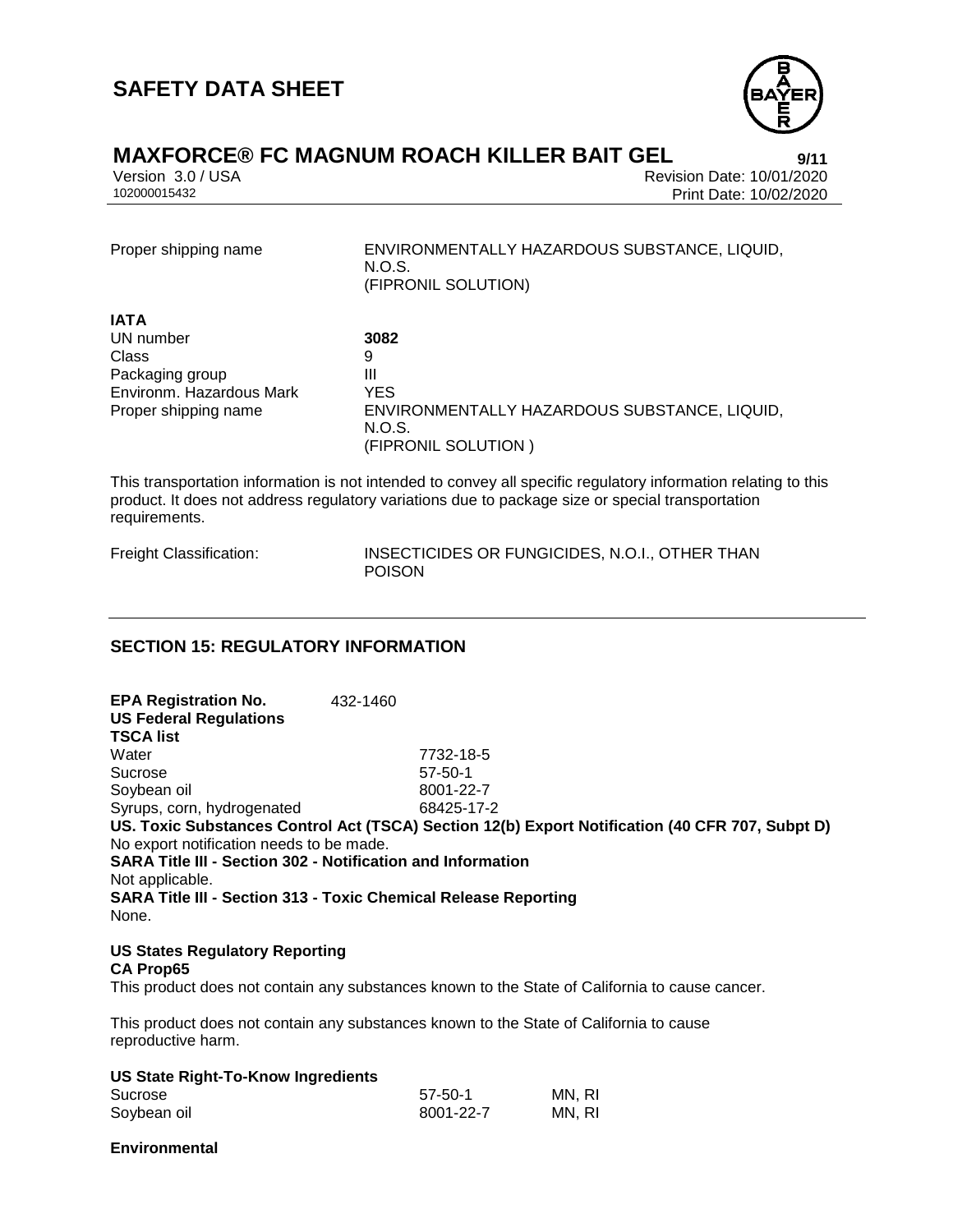

Version 3.0 / USA Revision Date: 10/01/2020 Print Date: 10/02/2020

#### **CERCLA**

None. **Clean Water Section 307(a)(1)** None. **Safe Drinking Water Act Maximum Contaminant Levels** None.

#### **EPA/FIFRA Information:**

This chemical is a pesticide product registered by the Environmental Protection Agency and is subject to certain labeling requirements under federal pesticide law. These requirements differ from the classification criteria and hazard information required for safety data sheets, and for workplace labels of non-pesticide chemicals. Following is the hazard information required on the pesticide label:

| Signal word:              | Caution!                                                             |
|---------------------------|----------------------------------------------------------------------|
| <b>Hazard statements:</b> | Harmful if absorbed through skin.<br>Causes moderate eye irritation. |

## **SECTION 16: OTHER INFORMATION**

#### **Abbreviations and acronyms**

| 49CFR         | Code of Federal Regulations, Title 49                                 |
|---------------|-----------------------------------------------------------------------|
| <b>ACGIH</b>  | US. ACGIH Threshold Limit Values                                      |
| ATE.          | Acute toxicity estimate                                               |
| CAS-Nr.       | <b>Chemical Abstracts Service number</b>                              |
| <b>CERCLA</b> | Comprehensive Environmental Response, Compensation, and Liability Act |
| <b>EINECS</b> | European inventory of existing commercial substances                  |
| <b>ELINCS</b> | European list of notified chemical substances                         |
| <b>IARC</b>   | International Agency for Research on Cancer                           |
| IATA          | International Air Transport Association                               |
| <b>IMDG</b>   | <b>International Maritime Dangerous Goods</b>                         |
| N.O.S.        | Not otherwise specified                                               |
| NTP.          | US. National Toxicology Program (NTP) Report on Carcinogens           |
| <b>OECD</b>   | Organization for Economic Co-operation and Development                |
| <b>TDG</b>    | <b>Transportation of Dangerous Goods</b>                              |
| <b>TWA</b>    | Time weighted average                                                 |
| UN            | <b>United Nations</b>                                                 |
| <b>WHO</b>    | World health organisation                                             |
|               | <b>NFPA 704 (National Fire Protection Association):</b>               |

Health - 1 Flammability - 1 Instability - 0 Others - none

**HMIS (Hazardous Materials Identification System, based on the Third Edition Ratings Guide)** Health - 1 Flammability - 1 Physical Hazard - 0 PPE -

 $0 =$  minimal hazard,  $1 =$  slight hazard,  $2 =$  moderate hazard,  $3 =$  severe hazard,  $4 =$  extreme hazard